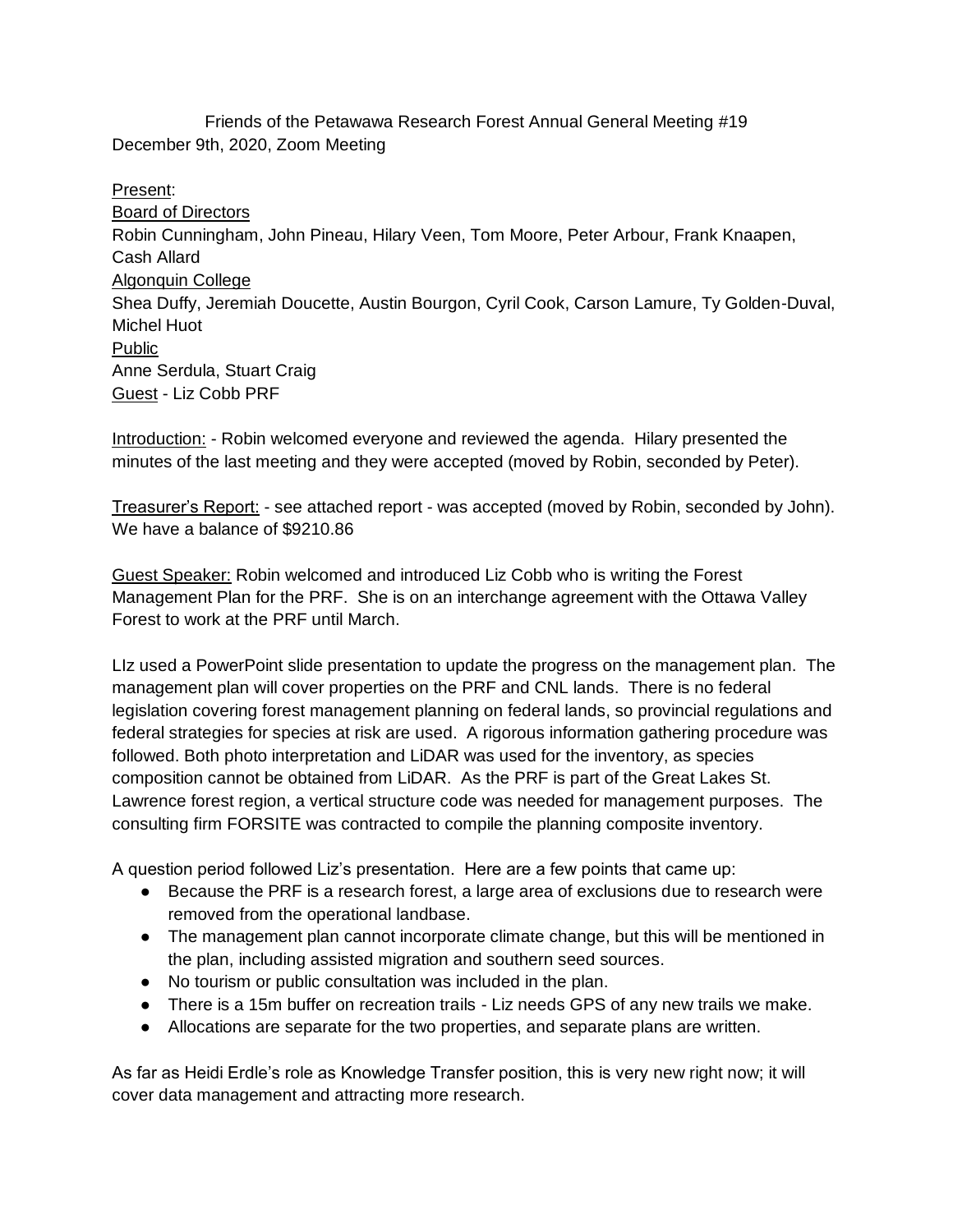Nomination of BOD: Dave Lemkay has stepped down from the BOD:

The board members are as follows: officers will be decided at our first 2021 meeting. Robin Cunningham Frank Knaapen Hilary Veen John Pineau Tom Moore Peter Arbour Jordan McMillan Cash Allard Jake Wakelin Shea Duffy

# Algonquin College

Jeremiah Doucette Austin Bourgon Cyril Cook Carson Lamure Ty Golden-Duval

## President's Report: (see below)

## Trails:

Frank Knaapen reported on Trails. Stuart Craig has been mapping the trails with his GPS so we have them digitally recorded. Due to storms, we had to go back and redo all trails. We have new snowshoe trails, which Frank would like to mark with plastic trail markers.

We would like to thank and acknowledge the following individuals for their time and labour in helping with the following:

Arboretum clearing and making a corduroy over a wetland on the ski trail: Liam Donovan Koady Ladouceur Isaac McMillan Gabrielle O'Byrne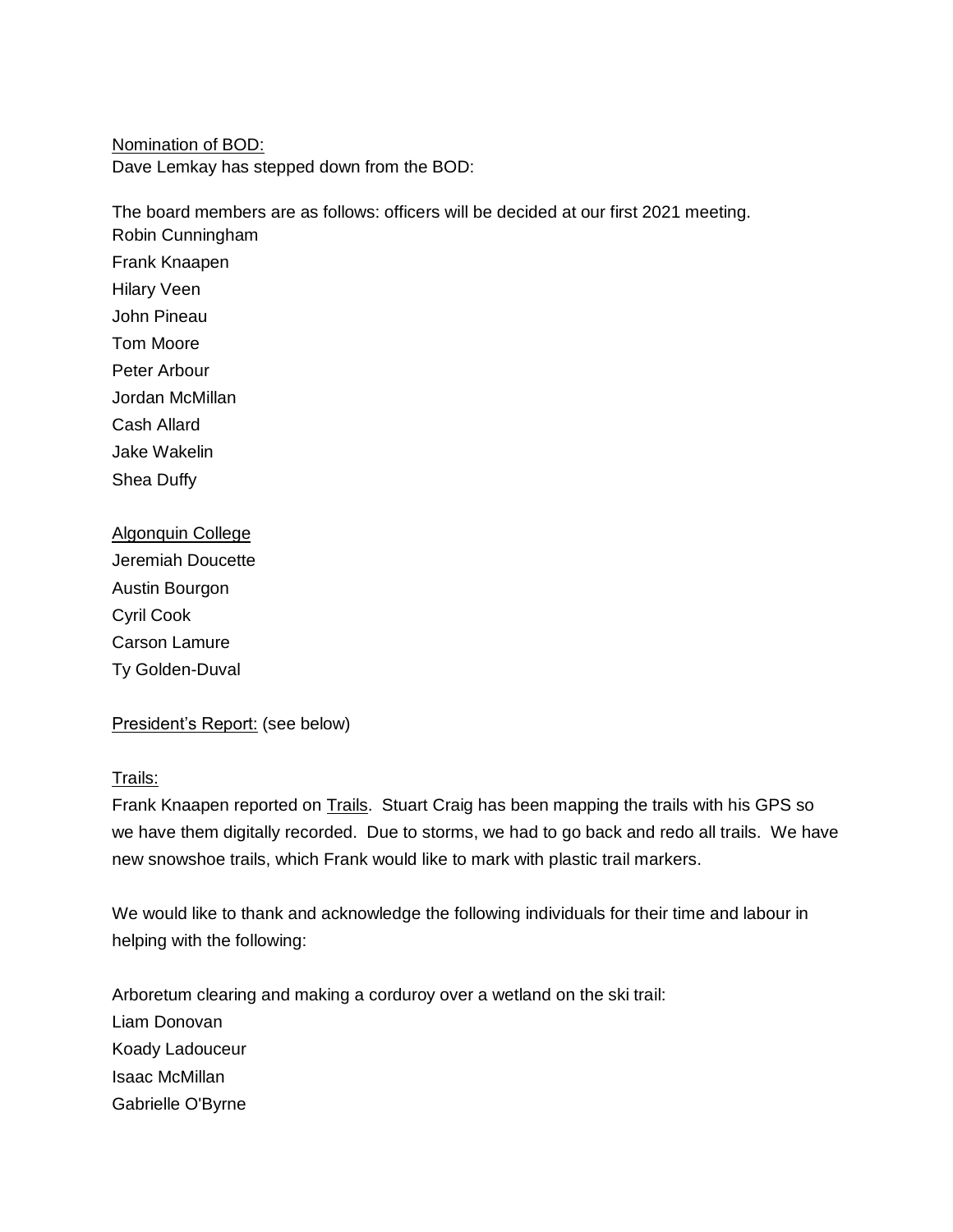Tanner Nickalls

Brush whacking on ski trails: Stuart Craig

Snowshoe trail maintenance and corduroy over a wetland: Spencer Hyland Francis Gilbert-Hamel Clay Moore

## Other Business:

Shea put forward his ideas wrt work the FPRF could be doing. He would like to talk about public access to information about the trails, putting maps out and info on the internet, downloading trails to the county website. Hilary suggested forming a subcommittee with Stuart Craig on the committee to pursue this.

Peter put forward that he would like to pursue creating new Petawawa Sunburst trees from grafts of existing trees.

Meeting was adjourned at 9:08 pm.

# PRESIDENT'S REPORT FPRF AGM Wed. Dec. 9, 2020

With the current Covid-19 crisis going on, the Friends have been somewhat less active this year, but we have had some notable achievements.

We had two regular BOD meetings (Feb. 5, & Sept. 1) plus this Annual General Meeting.

The University of Toronto Masters in Forestry annual class tour visited the PRF on Saturday Feb 22. We helped with their logistics by providing lunch. Ian Miller again prepared the lunch along with his traditional maple snow taffy. Thanks to Ian as well as to Melissa Vekeman for her organizational work.

The Batesville Memorial Treeplant couldn't be done at the PRF this past spring. However, Board member John Pineau arranged connections to other local treeplants so that we could still receive the Batesville donation. We intend to install a sign at one of our previous planting locations at the PRF to show our appreciation and reverence.

We had committed to supporting the annual Algonquin College awards dinner in March; however, the dinner couldn't happen due to Covid lockdown. For this year, we arranged, in partnership with the CIF, to give students their CIF silver ring at the end of their program in August.